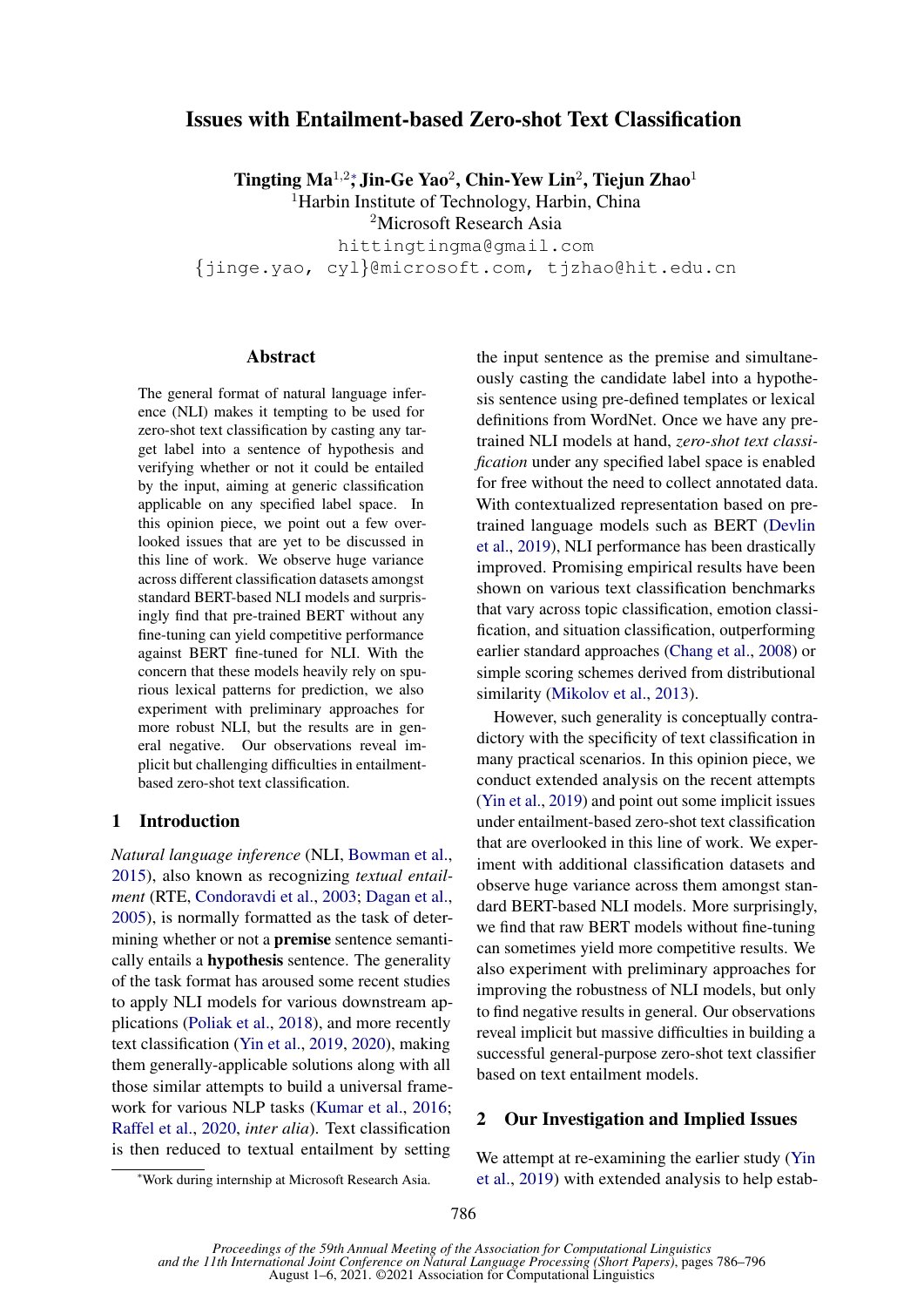lish a better understanding of zero-shot text classification based on textual entailment. Our focus is to check how well the models pre-trained for NLI could generalize to the prediction of unseen categories, which is the major target of zero-shot classification. We did not study the setting that test set also include labels seen in training, commonly phrased as *generalized zero-shot learning* [\(Xian](#page-7-2) [et al.,](#page-7-2) [2018\)](#page-7-2) and referred to as the *label-partiallyunseen* setting by [Yin et al.](#page-7-0) [\(2019\)](#page-7-0). That setting strongly assumes that a bunch of in-domain data for a number of classes are available already. [1](#page-1-0)

# 2.1 Basic setup

# 2.1.1 Text classification datasets

As an attempt to study zero-shot text classification in conceptually different and diverse aspects, [Yin](#page-7-0) [et al.](#page-7-0) [\(2019\)](#page-7-0) experimented with three instances:

Topic classification : The Yahoo! Answers dataset from [Zhang et al.](#page-7-3) [\(2015\)](#page-7-3) with 10 categories.

Emotion classification : The Unify Emotion dataset [\(Bostan and Klinger,](#page-4-2) [2018\)](#page-4-2) with 9 emotion types and a none label if no emotion applies.

Situation classification : The Situation Typing dataset [\(Mayhew et al.,](#page-6-3) [2019\)](#page-6-3) with 11 situation types and instances and an extra type none.

Additionally, we extend our experiments with the test sets from the following datasets:

**Snips** : A popular dataset<sup>[2](#page-1-1)</sup> for *intent detection* collected from the Snips personal voice assistant [\(Coucke et al.,](#page-5-4) [2018\)](#page-5-4), with seven intent labels.

AG's news : To further study the models on *topic classification* in a different genre, we additionally use the English news data from [\(Zhang](#page-7-3) [et al.,](#page-7-3) [2015\)](#page-7-3) that consists of four types of articles: World, Sports, Business, Sci/Tech.

SST-2 : The Stanford Sentiment Treebank dataset<sup>[3](#page-1-2)</sup> processed by [Socher et al.](#page-6-4) [\(2013\)](#page-6-4) for *sentiment polarity classification* with binary labels (positive and negative).

# 2.1.2 Experimented systems

To study entailment-based approaches, we use the models released by [Yin et al.](#page-7-0) [\(2019\)](#page-7-0) which are bert-base-uncased models pretrained on GLUE RTE [\(Dagan et al.,](#page-5-1) [2005;](#page-5-1) [Wang et al.,](#page-7-5) [2019b\)](#page-7-5), MNLI [\(Williams et al.,](#page-7-6) [2018\)](#page-7-6), and FEVER [\(Thorne et al.,](#page-6-5) [2018\)](#page-6-5), respectively. We reuse the same scheme for mapping labels into hypotheses using templates and WordNet definition for all datasets<sup>[4](#page-1-3)</sup>, as well as the same mechanism for producing final predictions. We leave more implementation details to the Appendix.

We keep reporting results from these baselines following [Yin et al.](#page-7-0) [\(2019\)](#page-7-0) for reference:

- **Majority**: Output the most frequent label.
- Word2Vec: Using the average word embeddings to vectorize input and labels, output label with maximum cosine similarity.
- ESA: Representing the text and label in the Wikipedia concept vector space. Using the implementation<sup>[5](#page-1-4)</sup> from [Chang et al.](#page-4-1) [\(2008\)](#page-4-1).

Moreover, due to the obvious variance in performance for models trained on different NLI datasets, we are also tempted to check how much the performance might degrade when given no NLI data at all for fine-tuning. This corresponds to naively using a raw BERT model which has been pre-trained for *next sentence prediction* (NSP). For consistency, we use the same premises and hypotheses as the delegate for label names and templates to formulate the sentence pair classification. Since NSP is not predicting for a directional semantic entailment, we also try a variant with all pairs reversed, i.e., setting all hypothesis sentences ahead of premises as input, denoted as NSP(Reverse).

#### 2.2 Results and further analysis

The results from all systems on different datasets are displayed in Table [1,](#page-2-0) including an additional group for MNLI results as we found an even better run overall in our experiments. There are some interesting observations emerge from our extended experiments and analysis.

<span id="page-1-0"></span><sup>&</sup>lt;sup>1</sup>Another reason for not studying on this setting is that the split of development set and test set in [\(Yin et al.,](#page-7-0) [2019\)](#page-7-0) contain the same label space, which is flawed to be used for any claim on the performance of "unseen labels".

<span id="page-1-2"></span><span id="page-1-1"></span><sup>2</sup><https://github.com/snipsco/snips-nlu>

<sup>&</sup>lt;sup>3</sup>For SST-2 we follow [Zhang et al.](#page-7-4) [\(2021\)](#page-7-4) and [Gao et al.](#page-5-5) [\(2021\)](#page-5-5) to use the development set from GLUE for testing.

<span id="page-1-3"></span><sup>4</sup> For newly introduced datasets we follow the similar strategy to prepare for the hypothesis templates.

<span id="page-1-4"></span><sup>5</sup>[https://github.com/CogComp/](https://github.com/CogComp/cogcomp-nlp/tree/master/dataless-classifier) [cogcomp-nlp/tree/master/](https://github.com/CogComp/cogcomp-nlp/tree/master/dataless-classifier) [dataless-classifier](https://github.com/CogComp/cogcomp-nlp/tree/master/dataless-classifier)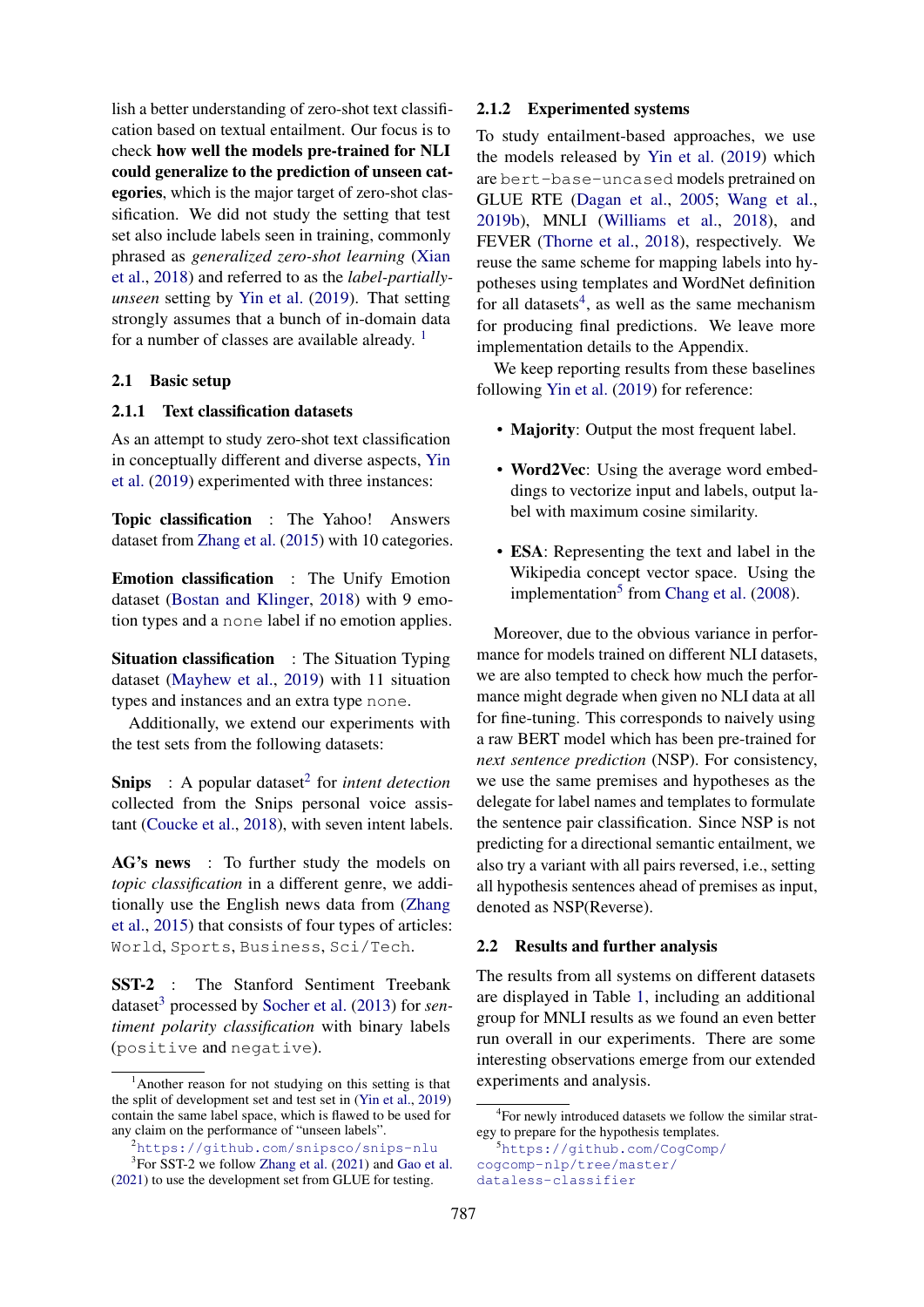<span id="page-2-0"></span>

|                             | Topic (Yahoo) Emotion Situation   AG's News SST-2 Snips |      |      |      |      |      |
|-----------------------------|---------------------------------------------------------|------|------|------|------|------|
| Majority                    | 10.0                                                    | 5.9  | 11.0 | 25.0 | 50.9 | 17.7 |
| <b>ESA</b>                  | 28.6                                                    | 8.0  | 26.0 | 73.3 | 55.5 | 63.4 |
| Word2Vec                    | 35.7                                                    | 6.9  | 15.6 | 44.1 | 53.7 | 63.6 |
| RTE (Yin et al., 2019)      | 43.8                                                    | 12.6 | 37.2 | 56.7 | 52.5 | 56.4 |
| FEVER (Yin et al., 2019)    | 40.1                                                    | 24.7 | 21.0 | 78.3 | 71.7 | 69.4 |
| MNLI (Yin et al., $2019$ )  | 37.9                                                    | 22.3 | 15.4 | 72.4 | 67.5 | 77.6 |
| MNLI (our best overall run) | 49.1                                                    | 19.9 | 14.5 | 77.7 | 67.5 | 77.6 |
| NSP (Reverse)               | 53.1                                                    | 16.1 | 19.9 | 78.3 | 79.7 | 81.3 |
| <b>NSP</b>                  | 50.6                                                    | 16.5 | 25.8 | 72.1 | 73.9 | 73.4 |

Table 1: Text classification results. We report label-wise weighted F1 for emotion and situtation datasets, and accuracy for the others. Reported results from [\(Yin et al.,](#page-7-0) [2019\)](#page-7-0) have been reproduced from their released models.

#### 2.2.1 How much have NLI data contributed?

The big difference from various NLI datasets drives us to try a raw BERT without fine-tuning on any NLI data, i.e., merely relying on NSP pre-training for sentence pair classification. The results are shown at the bottom two rows in Table [1,](#page-2-0) which turn out to be surprisingly strong, especially on topic classification, intent classification, and binary sentiment classification.

We conjecture that the raw BERT model has already acquired certain ability of topic distinction and sentiment polarity due to the construction of positive and negative sentence pairs in NSP pre-training to detect pairwise coherence. In this way, NSP could serve as a non-trivial, strong alternative baseline for zero-shot text classification scenarios where the target labels are semantically more concrete (e.g., topics) or more frequently appeared (e.g., words expressing sentiment). In such scenarios, fine-tuning on limited NLI data could weaken the semantic coherence acquired from the raw BERT pre-trained on generic-domain corpora, especially now that fine-tuned models have utilized many spurious lexical cooccurrence features as shown in many similar sentence pair classification models [\(Feng et al.,](#page-5-6) [2019;](#page-5-6) [Niven and Kao,](#page-6-6) [2019\)](#page-6-6), possibly due to the inherent lexical bias from the current NLI datasets collected from crowd workers. <sup>[6](#page-2-1)</sup> Readers who are curious about more details on this problem can refer to our qualitative analysis in the Appendix which could hopefully help establish

a slightly better sense on the behavioral difference introduced by NLI fine-tuning.

On the other hand, fine-tuning on NLI data might seem to be marginally helpful for more abstract cases such as emotion and situation typing, but the performance metrics are in fact pathetically disappointing across all systems.

#### 2.2.2 How stable are these NLI models?

Apart from the obvious difference caused by different training data, there underlies a more serious concern: the *discrepancy* between the training task (NLI) and the target usage (classification). The gap in task formatting (and henceforth data distribution) naturally raises a question: *do NLI models with similar in-domain performance generalize similarly for text classification?*

We train NLI models on the largest MNLI dataset with varied hyperparameter settings and random seeds, and keep models achieving similarly strong in-domain generalization performance as measured by the early-stopping dev set performance. Results are listed in Table [2,](#page-3-0) where the absolute differences between the worst and the best are large, especially on classifying topic or intent. We observe even worse trends on other smaller NLI datasets (see Appendix). These results are consistent with recent studies within the scope of NLI reporting that BERT instances which achieve similar performance metrics on standard NLI datasets could have huge variance in out-ofdistribution generalization or linguistic stress testing [\(McCoy et al.,](#page-6-7) [2020;](#page-6-7) [Zhou et al.,](#page-7-7) [2020;](#page-7-7) [Geiger](#page-5-11) [et al.,](#page-5-11) [2020\)](#page-5-11), while providing another instance of the underspecification problem in modern machine learning [\(D'Amour et al.,](#page-5-12) [2020\)](#page-5-12).

As a verification, we also try to tune the models for different development sets that better characterize the generalization behavior for zero-shot

<span id="page-2-1"></span><sup>6</sup> Some readers might guess that other NLI datasets collected via a more careful process [\(Jiang and de Marneffe,](#page-5-7) [2019;](#page-5-7) [Eisenschlos et al.,](#page-5-8) [2021\)](#page-5-8) might partially mitigate the bias appearing from crowdsourced annotation, but this does not mean that such better intended datasets can be free from statistically biased lexical distributions with coincidental cooccurrences that could be utilized by our strong data-fitting models during fine-tuning [\(Geirhos et al.,](#page-5-9) [2020;](#page-5-9) [Du et al.,](#page-5-10) [2021\)](#page-5-10). Our additional results described in the Appendix do not seem to be promising on this direction towards better NLI data.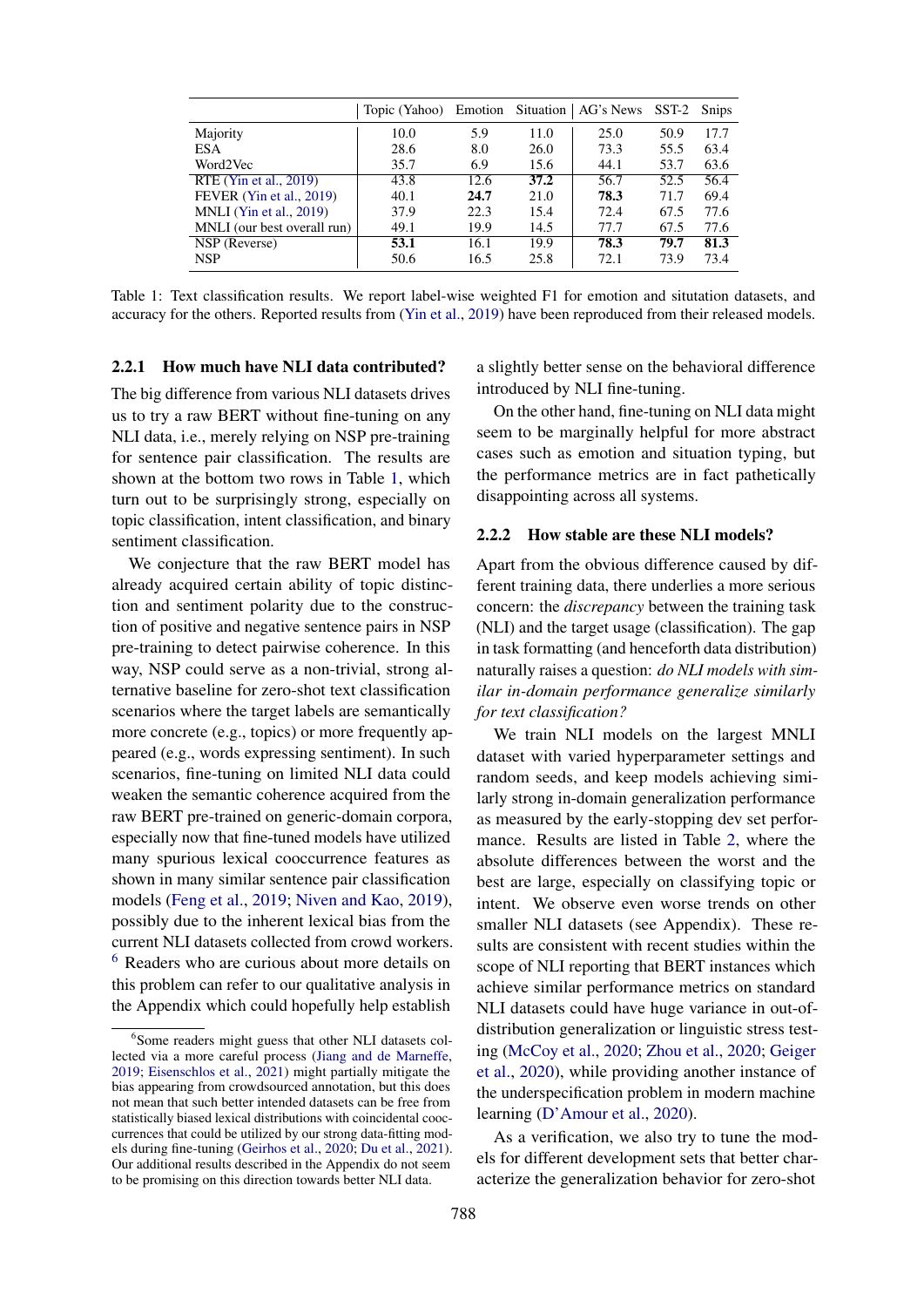<span id="page-3-0"></span>

| Dataset       | Average | Std  | Min               | Max               |
|---------------|---------|------|-------------------|-------------------|
| MNLI dev set  | 90.5    | 0.3  | 90.0              | 90.8              |
| Yahoo         | 39.0    | 10.5 | $\overline{26.9}$ | $\overline{50.2}$ |
| Emotion       | 18.1    | 2.0  | 15.7              | 20.5              |
| Situation     | 16.2    | 1.5  | 14.5              | 18.7              |
| <b>AGNews</b> | 63.7    | 11.0 | 50.0              | 77.7              |
| $SST-2$       | 68.6    | 2.0  | 66.1              | 70.9              |
| Snips         | 74.1    | 3.9  | 68.4              | 77.6              |

Table 2: Results of five runs of BERT fine-tuned on MNLI and tested on classification datasets

classification. We reorganize the splitted development set and the test set of the topic classification datasets (Yahoo and AG's News) to make sure they do not have overlapped classes.[7](#page-3-1) The new results are shown in Table [3,](#page-3-2) where we can clearly see more stable generalization performance. This observation necessitates that a certain amount of annotated data for targeted classification already existed, making NLI models difficult to apply in practice. Results in this part reveals that text classification via NLI is asking for out-of-distribution generalization, a property that current NLI models rarely have, henceforth susceptible to huge *instability*.

<span id="page-3-2"></span>

| Dataset            | Average | Std | Min  | Max  |
|--------------------|---------|-----|------|------|
| Yahoo-dev          | 52.7    | 26  | 49.1 | 56.2 |
| Yahoo-test         | 48.1    | 27  | 44.2 | 51.7 |
| AGNews-dev         | 79.0    | 69  | 72.1 | 89.1 |
| <b>AGNews-test</b> | 73.8    | 38  | 69.6 | 77.4 |

Table 3: Results of five runs for training BERT on MNLI with model selection via target domain dev set

#### 2.2.3 Is more robust NLI helpful?

Previous studies have raised concerns on that the current NLI models heavily rely on spurious lexical overlap patterns [\(Sanchez et al.,](#page-6-8) [2018;](#page-6-8) [Naik](#page-6-9) [et al.,](#page-6-9) [2018;](#page-6-9) [McCoy et al.,](#page-6-10) [2019,](#page-6-10) *inter alia*). For analytical purposes, we randomly permute the tokens of each input instance to see how much the predictions might change. Results shown in Table [4](#page-3-3) suggest that shuffling the input tokens does not affect the model performance by much, which is consistent with similar recent findings [\(Gupta](#page-5-13) [et al.,](#page-5-13) [2021;](#page-5-13) [Sinha et al.,](#page-6-11) [2021\)](#page-6-11). This reveals a concern that all these models might just predict with shallow lexical patterns that may not be robust for more semantically abstractive input instances.

There have been a few recent attempts trying to remove the shallow overlap bias for NLI model

<span id="page-3-3"></span>

| Model        | Yahoo       | <b>AGNews</b> | $SST-2$      |
|--------------|-------------|---------------|--------------|
| NSP(Reverse) | $-5.1/67.2$ | $+0.4/82.7$   | $-13.5/75.9$ |
| <b>RTE</b>   | $-2.0/77.5$ | $+0.3/90.0$   | $+0.6/94.5$  |
| <b>FEVER</b> | $-7.2/64.6$ | $+0.5/90.6$   | $-9.5/82.3$  |
| <b>MNLI</b>  | $+1.6/54.8$ | $+2.7/84.9$   | $-6.4/84.4$  |
| Random       | $-110.0$    | $-125.0$      | $-150.0$     |

Table 4: Results of shuffling perturbation. In each cell: the change of accuracy after input shuffling, followed by the percentage of examples where the predictions do not change. All these results are reported as the average score of five different random shuffles.

training. We experiment with three schemes on the MNLI data to see whether they could lead to better generalization of zero-shot classification: (1) *Data augmentation* with syntactic transformations [\(Min](#page-6-12) [et al.,](#page-6-12) [2020\)](#page-6-12) [8](#page-3-4) , denoted as *DA*, (2) *Instance reweighting* following [Clark et al.](#page-4-3) [\(2019\)](#page-4-3) that reweights each example with one minus the probability a bias-only model assigns the correct label, denoted as *RW*, and (3) The *bias product* method [\(Clark](#page-4-3) [et al.,](#page-4-3) [2019\)](#page-4-3) that ensembles a bias-only model via a product of experts, denoted as *BP*, which is essentially the same as its concurrent work via fitting the residual of the biased models [\(He et al.,](#page-5-14) [2019\)](#page-5-14). There exist additional solutions with richer details such as multi-task learning [\(Tu et al.,](#page-7-8) [2020\)](#page-7-8) where proper auxiliary tasks could be identified to improve robustness. We plan to explore more in this line in our more extensive future study.

The results are shown in Table [5](#page-3-5) . All the three debiasing methods improve the NLI performance on the HANS dataset [\(McCoy et al.,](#page-6-10) [2019\)](#page-6-10) for robustness testing, indicating that the debiased models overcome the word overlap heuristics to some extend. In general, we do not observe any real improvement other than the neglectable gains on emotion and situation datasets where the original performance is pathetically low.

<span id="page-3-5"></span>

|      |                                                 | HANS Yahoo Emo. Situ. AG SST Snips |  |  |  |
|------|-------------------------------------------------|------------------------------------|--|--|--|
| w/DA | MNLI 53.0 49.1 19.9 14.5 77.7 67.5 77.6<br>67.3 | 47.3 18.0 16.3 74.3 73.1 76.6      |  |  |  |
|      | w/RW 64.5 43.4 21.8 23.5 71.7 68.6 71.6         |                                    |  |  |  |
| w/BP | 65.4                                            | 48.5 23.0 22.3 75.6 69.8 72.7      |  |  |  |

Table 5: Results of NLI debiasing based on MNLI

<span id="page-3-1"></span><sup>7</sup>Details are described in the Appendix.

<span id="page-3-4"></span><sup>&</sup>lt;sup>8</sup>We directly use the data released at [https://github.com/Aatlantise/](https://github.com/Aatlantise/syntactic-augmentation-nli)

[syntactic-augmentation-nli](https://github.com/Aatlantise/syntactic-augmentation-nli)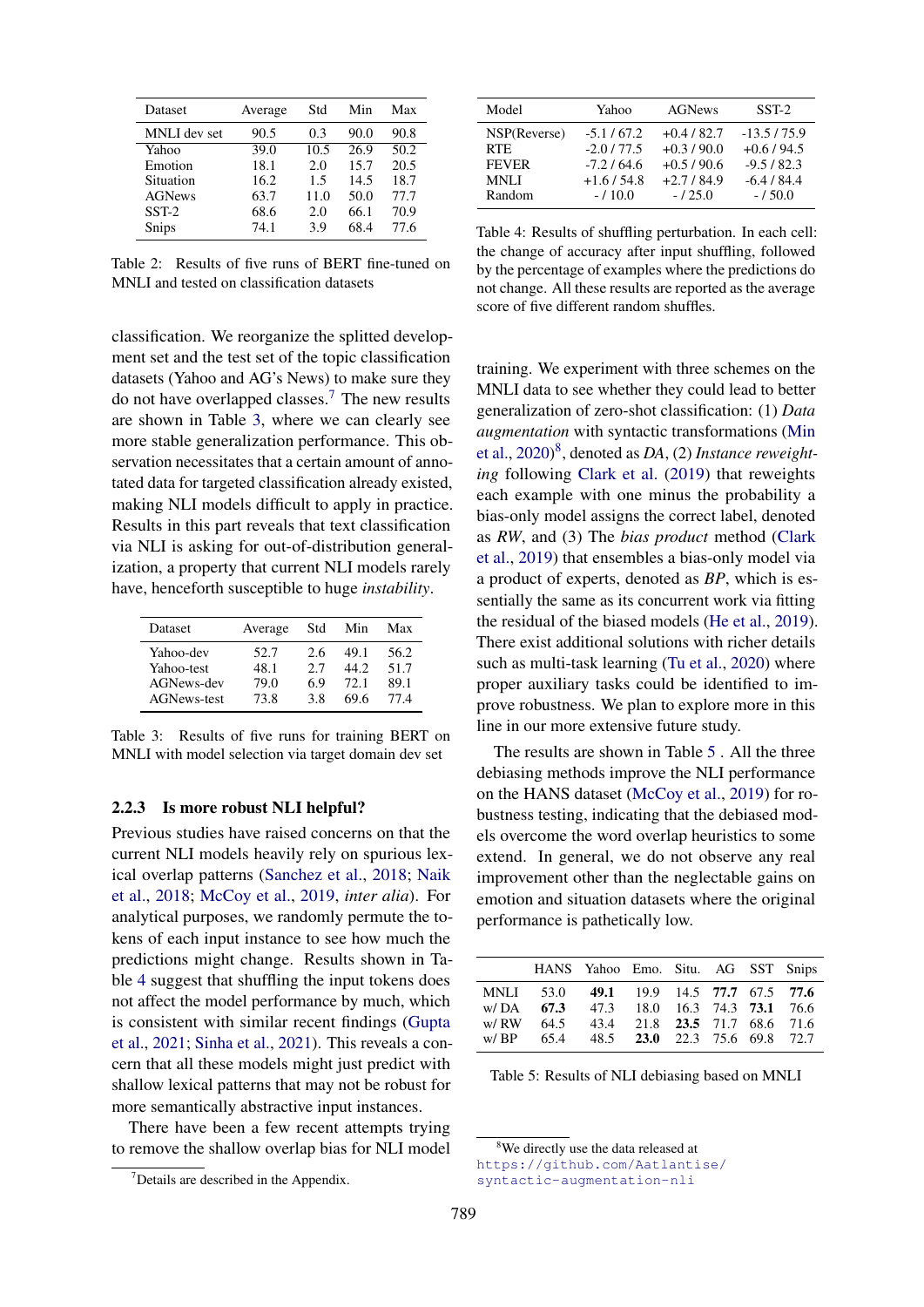#### 3 Conclusion and Discussion

We investigate entailment-based zero-shot text classification further with extended analysis, uncovering the following overlooked issues:

- Raw BERT models trained for next sentence prediction are surprisingly strong baselines and NLI fine-tuning does not bring performance gain on many classification datasets.
- Large variance on different classification scenarios and instability to different runs, still requiring annotated data (at least used for validation) to stablize generalization performance.
- NLI models usually rely heavily on shallow lexical patterns, which hampers generalization as required by text classification, and currently more robust NLI methods might not help.

Our observations reveal *implicit but massive difficulties in building a usable zero-shot text classifier based on text entailment models*. Given the difficulty of NLI data collection that aims at out-ofdomain generalization or transfer learning [\(Bow](#page-4-4)[man et al.,](#page-4-4) [2020\)](#page-4-4), we question the feasibility of this setup in the current progress of language technology. Before significant progress in language understanding and reasoning, it seems more promising to consider alternative schemes built on explicit external knowledge [\(Zellers and Choi,](#page-7-9) [2017;](#page-7-9) [Rios](#page-6-13) [and Kavuluru,](#page-6-13) [2018;](#page-6-13) [Zhang et al.,](#page-7-10) [2019\)](#page-7-10) or more crafted usage of pre-trained models that hopefully have captured more comprehensive semantic coverage and better compositionality from large corpora or grounded texts [\(Meng et al.,](#page-6-14) [2020;](#page-6-14) [Brown et al.,](#page-4-5) [2020;](#page-4-5) [Radford et al.,](#page-6-15) [2021\)](#page-6-15).

This study also implies *the huge difficulty for benchmarking zero-shot text classification without any further restriction on the task setting*. The three datasets used by [Yin et al.](#page-7-0) [\(2019\)](#page-7-0) were originally intended for diverse coverage but are not sufficient to draw consistent conclusions as we have shown. We suggest future studies on zero-shot text classification either conduct experiments over even more diverse classification scenarios to verify any claimed generality, or directly focus on more specific task settings and verify claims within a smaller but clearer scope such as zero-shot intent classification or zero-shot situation typing for more reliable results with less instability, and perhaps based on more carefully curated data [\(Rogers,](#page-6-16) [2021\)](#page-6-16).

# Acknowledgments

We thank all the anonymous reviewers for their helpful comments on our submitted draft. The empirical studies conducted in this work were mostly based on the open-source repositories on GitHub from other papers as described earlier. We thank their original authors for sharing their implementation and we also publicly release our experimental scripts on GitHub<sup>[9](#page-4-6)</sup>.

# References

- <span id="page-4-2"></span>Laura-Ana-Maria Bostan and Roman Klinger. 2018. [An analysis of annotated corpora for emotion clas](https://www.aclweb.org/anthology/C18-1179)[sification in text.](https://www.aclweb.org/anthology/C18-1179) In *Proceedings of the 27th International Conference on Computational Linguistics*, pages 2104–2119, Santa Fe, New Mexico, USA.
- <span id="page-4-0"></span>Samuel R. Bowman, Gabor Angeli, Christopher Potts, and Christopher D. Manning. 2015. [A large anno](https://doi.org/10.18653/v1/D15-1075)[tated corpus for learning natural language inference.](https://doi.org/10.18653/v1/D15-1075) In *Proceedings of the 2015 Conference on Empirical Methods in Natural Language Processing*, pages 632–642, Lisbon, Portugal.
- <span id="page-4-4"></span>Samuel R. Bowman, Jennimaria Palomaki, Livio Baldini Soares, and Emily Pitler. 2020. [New protocols](https://doi.org/10.18653/v1/2020.emnlp-main.658) [and negative results for textual entailment data col](https://doi.org/10.18653/v1/2020.emnlp-main.658)[lection.](https://doi.org/10.18653/v1/2020.emnlp-main.658) In *Proceedings of the 2020 Conference on Empirical Methods in Natural Language Processing (EMNLP)*, pages 8203–8214, Online.
- <span id="page-4-5"></span>Tom B. Brown, Benjamin Mann, Nick Ryder, Melanie Subbiah, Jared Kaplan, Prafulla Dhariwal, Arvind Neelakantan, Pranav Shyam, Girish Sastry, Amanda Askell, Sandhini Agarwal, Ariel Herbert-Voss, Gretchen Krueger, Tom Henighan, Rewon Child, Aditya Ramesh, Daniel M. Ziegler, Jeffrey Wu, Clemens Winter, Christopher Hesse, Mark Chen, Eric Sigler, Mateusz Litwin, Scott Gray, Benjamin Chess, Jack Clark, Christopher Berner, Sam Mc-Candlish, Alec Radford, Ilya Sutskever, and Dario Amodei. 2020. [Language models are few-shot learn](https://proceedings.neurips.cc/paper/2020/hash/1457c0d6bfcb4967418bfb8ac142f64a-Abstract.html)[ers.](https://proceedings.neurips.cc/paper/2020/hash/1457c0d6bfcb4967418bfb8ac142f64a-Abstract.html) In *NeurIPS 2020*.
- <span id="page-4-1"></span>Ming-Wei Chang, Lev Ratinov, Dan Roth, and Vivek Srikumar. 2008. Importance of semantic representation: Dataless classification. In *AAAI'08*.
- <span id="page-4-3"></span>Christopher Clark, Mark Yatskar, and Luke Zettlemoyer. 2019. [Don't take the easy way out: En](https://doi.org/10.18653/v1/D19-1418)[semble based methods for avoiding known dataset](https://doi.org/10.18653/v1/D19-1418) [biases.](https://doi.org/10.18653/v1/D19-1418) In *Proceedings of the 2019 Conference on Empirical Methods in Natural Language Processing and the 9th International Joint Conference on Natural Language Processing (EMNLP-IJCNLP)*, pages 4069–4082, Hong Kong, China. Association for Computational Linguistics.

<span id="page-4-6"></span><sup>9</sup><https://github.com/mtt1998/issues-nli>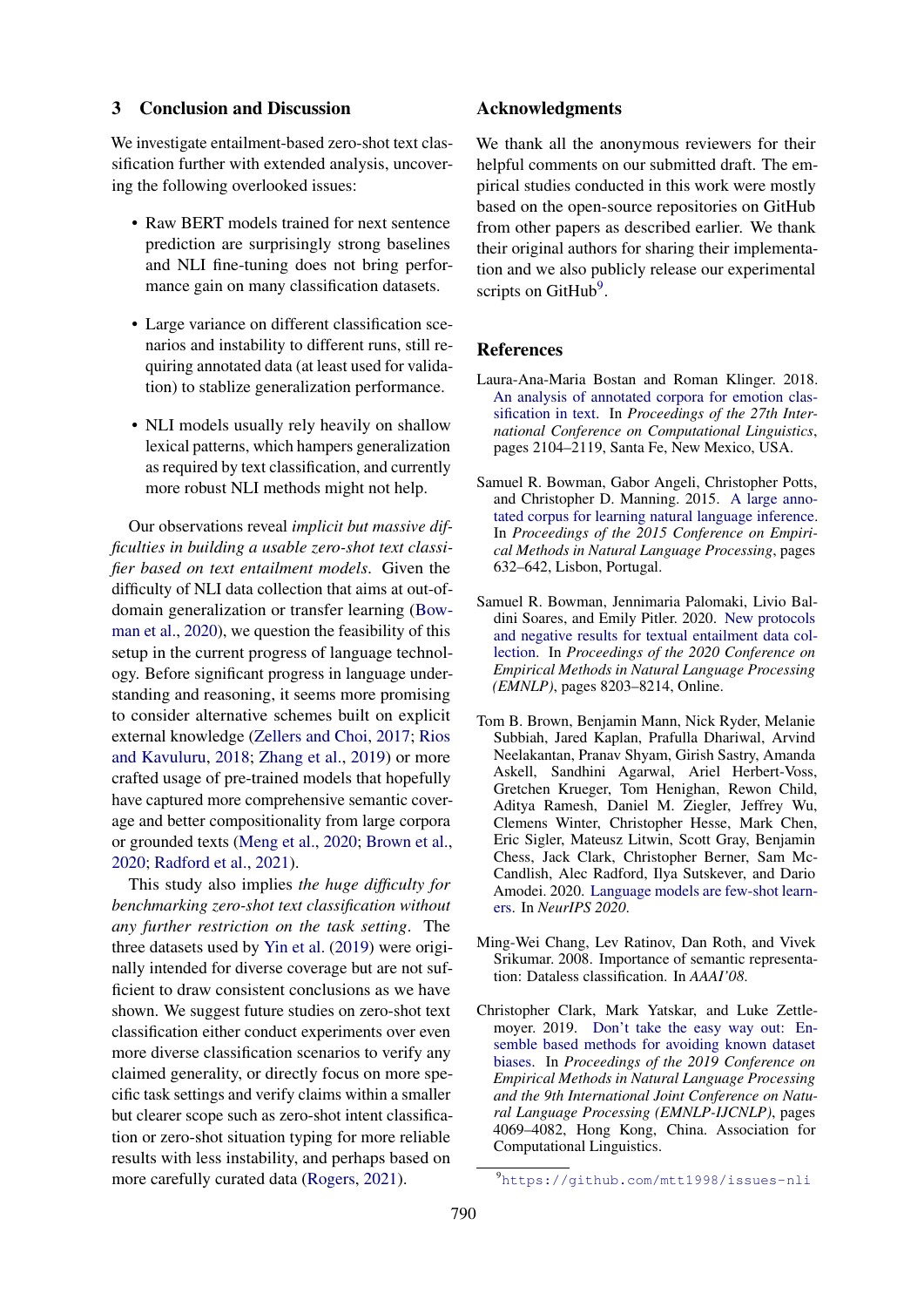- <span id="page-5-0"></span>Cleo Condoravdi, Dick Crouch, Valeria de Paiva, Reinhard Stolle, and Daniel G. Bobrow. 2003. [Entail](https://www.aclweb.org/anthology/W03-0906)[ment, intensionality and text understanding.](https://www.aclweb.org/anthology/W03-0906) In *Proceedings of the HLT-NAACL 2003 Workshop on Text Meaning*, pages 38–45.
- <span id="page-5-4"></span>Alice Coucke, Alaa Saade, Adrien Ball, Théodore Bluche, Alexandre Caulier, David Leroy, Clément Doumouro, Thibault Gisselbrecht, Francesco Caltagirone, Thibaut Lavril, et al. 2018. Snips voice platform: an embedded spoken language understanding system for private-by-design voice interfaces. *arXiv preprint arXiv:1805.10190*.
- <span id="page-5-1"></span>Ido Dagan, Oren Glickman, and Bernardo Magnini. 2005. [The PASCAL recognising textual entailment](https://doi.org/10.1007/11736790_9) [challenge.](https://doi.org/10.1007/11736790_9) In *Machine Learning Challenges, Evaluating Predictive Uncertainty, Visual Object Classification and Recognizing Textual Entailment, First PASCAL Machine Learning Challenges Workshop, MLCW 2005, Southampton, UK, April 11-13, 2005, Revised Selected Papers*, pages 177–190. Springer.
- <span id="page-5-12"></span>Alexander D'Amour, Katherine A. Heller, Dan Moldovan, Ben Adlam, Babak Alipanahi, Alex Beutel, Christina Chen, Jonathan Deaton, Jacob Eisenstein, Matthew D. Hoffman, Farhad Hormozdiari, Neil Houlsby, Shaobo Hou, Ghassen Jerfel, Alan Karthikesalingam, Mario Lucic, Yi-An Ma, Cory Y. McLean, Diana Mincu, Akinori Mitani, Andrea Montanari, Zachary Nado, Vivek Natarajan, Christopher Nielson, Thomas F. Osborne, Rajiv Raman, Kim Ramasamy, Rory Sayres, Jessica Schrouff, Martin Seneviratne, Shannon Sequeira, Harini Suresh, Victor Veitch, Max Vladymyrov, Xuezhi Wang, Kellie Webster, Steve Yadlowsky, Taedong Yun, Xiaohua Zhai, and D. Sculley. 2020. [Underspecifica](https://arxiv.org/abs/2011.03395)[tion presents challenges for credibility in modern](https://arxiv.org/abs/2011.03395) [machine learning.](https://arxiv.org/abs/2011.03395) *CoRR*, abs/2011.03395.
- <span id="page-5-3"></span>Jacob Devlin, Ming-Wei Chang, Kenton Lee, and Kristina Toutanova. 2019. [BERT: Pre-training of](https://doi.org/10.18653/v1/N19-1423) [deep bidirectional transformers for language under](https://doi.org/10.18653/v1/N19-1423)[standing.](https://doi.org/10.18653/v1/N19-1423) In *Proceedings of the 2019 Conference of the North American Chapter of the Association for Computational Linguistics: Human Language Technologies, Volume 1 (Long and Short Papers)*, pages 4171–4186, Minneapolis, Minnesota. Association for Computational Linguistics.
- <span id="page-5-10"></span>Mengnan Du, Varun Manjunatha, Rajiv Jain, Ruchi Deshpande, Franck Dernoncourt, Jiuxiang Gu, Tong Sun, and Xia Hu. 2021. [Towards interpreting and](https://www.aclweb.org/anthology/2021.naacl-main.71) [mitigating shortcut learning behavior of NLU mod](https://www.aclweb.org/anthology/2021.naacl-main.71)[els.](https://www.aclweb.org/anthology/2021.naacl-main.71) In *Proceedings of the 2021 Conference of the North American Chapter of the Association for Computational Linguistics: Human Language Technologies*, pages 915–929, Online. Association for Computational Linguistics.
- <span id="page-5-8"></span>Julian Eisenschlos, Bhuwan Dhingra, Jannis Bulian, Benjamin Börschinger, and Jordan Boyd-Graber. 2021. [Fool me twice: Entailment from Wikipedia](https://www.aclweb.org/anthology/2021.naacl-main.32)

[gamification.](https://www.aclweb.org/anthology/2021.naacl-main.32) In *Proceedings of the 2021 Conference of the North American Chapter of the Association for Computational Linguistics: Human Language Technologies*, pages 352–365, Online. Association for Computational Linguistics.

- <span id="page-5-6"></span>Shi Feng, Eric Wallace, and Jordan Boyd-Graber. 2019. [Misleading failures of partial-input baselines.](https://doi.org/10.18653/v1/P19-1554) In *Proceedings of the 57th Annual Meeting of the Association for Computational Linguistics*, pages 5533–5538, Florence, Italy. Association for Computational Linguistics.
- <span id="page-5-5"></span>Tianyu Gao, Adam Fisch, and Danqi Chen. 2021. [Making pre-trained language models better few-shot](https://arxiv.org/abs/2012.15723) [learners.](https://arxiv.org/abs/2012.15723) In *ACL-IJCNLP 2021*.
- <span id="page-5-11"></span>Atticus Geiger, Kyle Richardson, and Christopher Potts. 2020. [Neural natural language inference mod](https://doi.org/10.18653/v1/2020.blackboxnlp-1.16)[els partially embed theories of lexical entailment and](https://doi.org/10.18653/v1/2020.blackboxnlp-1.16) [negation.](https://doi.org/10.18653/v1/2020.blackboxnlp-1.16) In *Proceedings of the Third BlackboxNLP Workshop on Analyzing and Interpreting Neural Networks for NLP*, pages 163–173, Online. Association for Computational Linguistics.
- <span id="page-5-9"></span>Robert Geirhos, Jörn-Henrik Jacobsen, Claudio Michaelis, Richard Zemel, Wieland Brendel, Matthias Bethge, and Felix A Wichmann. 2020. [Shortcut learning in deep neural networks.](https://doi.org/10.1038/s42256-020-00257-z) *Nature Machine Intelligence*, 2(11):665–673.
- <span id="page-5-13"></span>Ashim Gupta, Giorgi Kvernadze, and Vivek Srikumar. 2021. [BERT & family eat word salad: Experiments](https://arxiv.org/abs/2101.03453) [with text understanding.](https://arxiv.org/abs/2101.03453) In *35th AAAI Conference on Artificial Intelligence (AAAI-21)*.
- <span id="page-5-14"></span>He He, Sheng Zha, and Haohan Wang. 2019. [Unlearn](https://doi.org/10.18653/v1/D19-6115) [dataset bias in natural language inference by fitting](https://doi.org/10.18653/v1/D19-6115) [the residual.](https://doi.org/10.18653/v1/D19-6115) In *Proceedings of the 2nd Workshop on Deep Learning Approaches for Low-Resource NLP (DeepLo 2019)*, pages 132–142, Hong Kong, China. Association for Computational Linguistics.
- <span id="page-5-7"></span>Nanjiang Jiang and Marie-Catherine de Marneffe. 2019. [Evaluating BERT for natural language infer](https://doi.org/10.18653/v1/D19-1630)[ence: A case study on the CommitmentBank.](https://doi.org/10.18653/v1/D19-1630) In *Proceedings of the 2019 Conference on Empirical Methods in Natural Language Processing and the 9th International Joint Conference on Natural Language Processing (EMNLP-IJCNLP)*, pages 6086– 6091, Hong Kong, China.
- <span id="page-5-2"></span>Ankit Kumar, Ozan Irsoy, Peter Ondruska, Mohit Iyyer, James Bradbury, Ishaan Gulrajani, Victor Zhong, Romain Paulus, and Richard Socher. 2016. [Ask](http://proceedings.mlr.press/v48/kumar16.html) [me anything: Dynamic memory networks for nat](http://proceedings.mlr.press/v48/kumar16.html)[ural language processing.](http://proceedings.mlr.press/v48/kumar16.html) In *Proceedings of The 33rd International Conference on Machine Learning (ICML)*, pages 1378–1387.
- <span id="page-5-15"></span>Marie-Catherine de Marneffe, Mandy Simons, and Judith Tonhauser. 2019. [The CommitmentBank:](https://doi.org/10.18148/sub/2019.v23i2.601) [Investigating projection in naturally occurring dis](https://doi.org/10.18148/sub/2019.v23i2.601)[course.](https://doi.org/10.18148/sub/2019.v23i2.601) *Proceedings of Sinn und Bedeutung*, 23(2):107–124.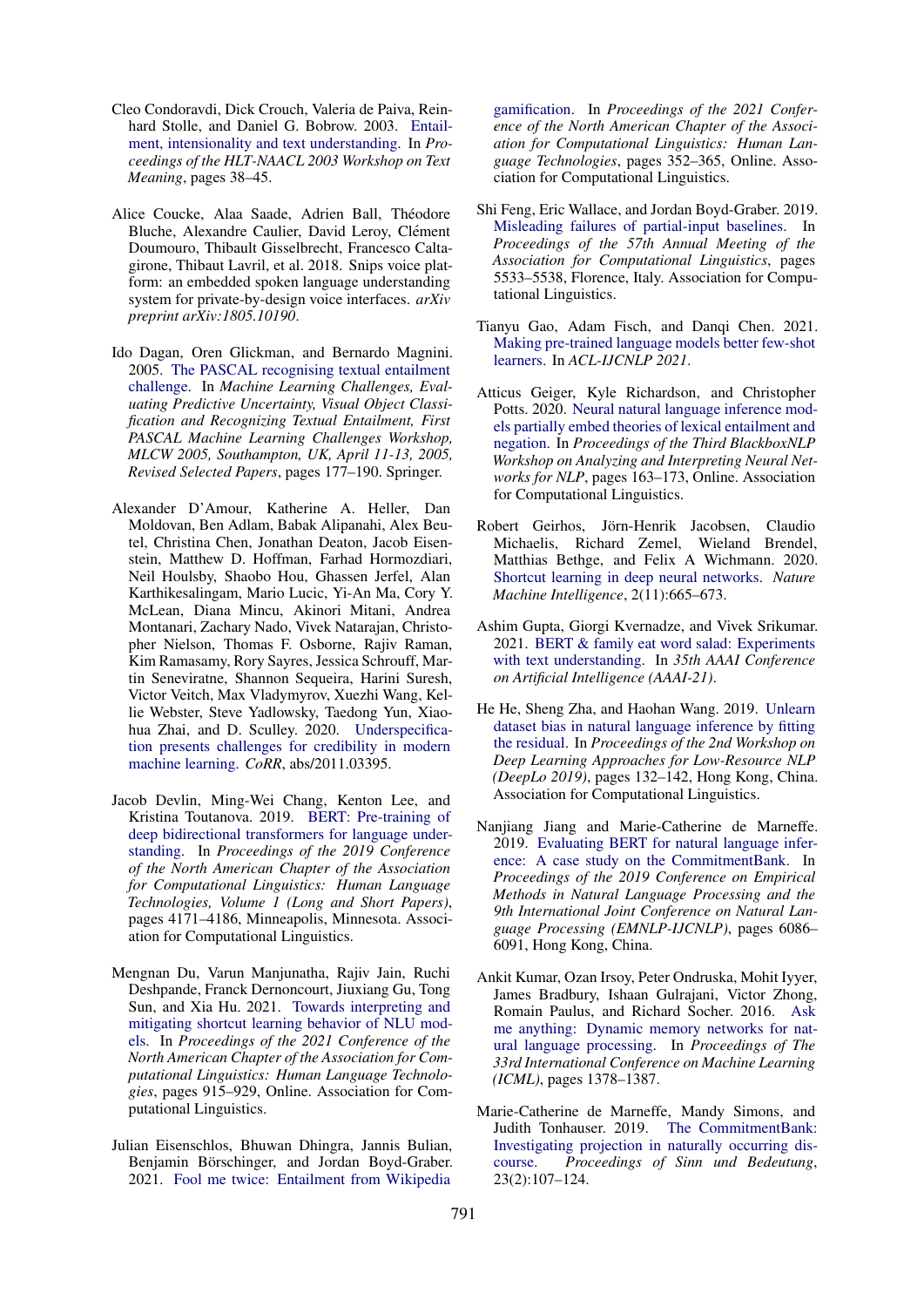- <span id="page-6-3"></span>Stephen Mayhew, Tatiana Tsygankova, Francesca Marini, Zihan Wang, Jane Lee, Xiaodong Yu, Xingyu Fu, Weijia Shi, Zian Zhao, Wenpeng Yin, Karthikeyan K, Jamaal Hay, Michael Shur, Jennifer Sheffield, and Dan Roth. 2019. University of Pennsylvania LoReHLT 2019 Submission. Technical report.
- <span id="page-6-7"></span>R. Thomas McCoy, Junghyun Min, and Tal Linzen. 2020. [BERTs of a feather do not generalize to](https://doi.org/10.18653/v1/2020.blackboxnlp-1.21)[gether: Large variability in generalization across](https://doi.org/10.18653/v1/2020.blackboxnlp-1.21) [models with similar test set performance.](https://doi.org/10.18653/v1/2020.blackboxnlp-1.21) In *Proceedings of the Third BlackboxNLP Workshop on Analyzing and Interpreting Neural Networks for NLP*, pages 217–227, Online. Association for Computational Linguistics.
- <span id="page-6-10"></span>Tom McCoy, Ellie Pavlick, and Tal Linzen. 2019. [Right for the wrong reasons: Diagnosing syntactic](https://doi.org/10.18653/v1/P19-1334) [heuristics in natural language inference.](https://doi.org/10.18653/v1/P19-1334) In *Proceedings of the 57th Annual Meeting of the Association for Computational Linguistics*, pages 3428–3448, Florence, Italy. Association for Computational Linguistics.
- <span id="page-6-14"></span>Yu Meng, Yunyi Zhang, Jiaxin Huang, Chenyan Xiong, Heng Ji, Chao Zhang, and Jiawei Han. 2020. [Text](https://doi.org/10.18653/v1/2020.emnlp-main.724) [classification using label names only: A language](https://doi.org/10.18653/v1/2020.emnlp-main.724) [model self-training approach.](https://doi.org/10.18653/v1/2020.emnlp-main.724) In *Proceedings of the 2020 Conference on Empirical Methods in Natural Language Processing (EMNLP)*, pages 9006–9017, Online. Association for Computational Linguistics.
- <span id="page-6-2"></span>Tomas Mikolov, Ilya Sutskever, Kai Chen, Greg S Corrado, and Jeff Dean. 2013. [Distributed representa](https://proceedings.neurips.cc/paper/2013/file/9aa42b31882ec039965f3c4923ce901b-Paper.pdf)[tions of words and phrases and their compositional](https://proceedings.neurips.cc/paper/2013/file/9aa42b31882ec039965f3c4923ce901b-Paper.pdf)[ity.](https://proceedings.neurips.cc/paper/2013/file/9aa42b31882ec039965f3c4923ce901b-Paper.pdf) In *Advances in Neural Information Processing Systems*, volume 26, pages 3111–3119. Curran Associates, Inc.
- <span id="page-6-12"></span>Junghyun Min, R. Thomas McCoy, Dipanjan Das, Emily Pitler, and Tal Linzen. 2020. [Syntactic](https://doi.org/10.18653/v1/2020.acl-main.212) [data augmentation increases robustness to inference](https://doi.org/10.18653/v1/2020.acl-main.212) [heuristics.](https://doi.org/10.18653/v1/2020.acl-main.212) In *Proceedings of the 58th Annual Meeting of the Association for Computational Linguistics*, pages 2339–2352, Online. Association for Computational Linguistics.
- <span id="page-6-9"></span>Aakanksha Naik, Abhilasha Ravichander, Norman Sadeh, Carolyn Rose, and Graham Neubig. 2018. [Stress test evaluation for natural language inference.](https://www.aclweb.org/anthology/C18-1198) In *Proceedings of the 27th International Conference on Computational Linguistics*, pages 2340–2353, Santa Fe, New Mexico, USA. Association for Computational Linguistics.
- <span id="page-6-6"></span>Timothy Niven and Hung-Yu Kao. 2019. [Probing neu](https://doi.org/10.18653/v1/P19-1459)[ral network comprehension of natural language ar](https://doi.org/10.18653/v1/P19-1459)[guments.](https://doi.org/10.18653/v1/P19-1459) In *Proceedings of the 57th Annual Meeting of the Association for Computational Linguistics*, pages 4658–4664, Florence, Italy. Association for Computational Linguistics.
- <span id="page-6-0"></span>Adam Poliak, Aparajita Haldar, Rachel Rudinger, J. Edward Hu, Ellie Pavlick, Aaron Steven White, and

Benjamin Van Durme. 2018. [Collecting diverse nat](https://doi.org/10.18653/v1/D18-1007)[ural language inference problems for sentence rep](https://doi.org/10.18653/v1/D18-1007)[resentation evaluation.](https://doi.org/10.18653/v1/D18-1007) In *Proceedings of the 2018 Conference on Empirical Methods in Natural Language Processing*, pages 67–81, Brussels, Belgium. Association for Computational Linguistics.

- <span id="page-6-15"></span>Alec Radford, Jong Wook Kim, Chris Hallacy, Aditya Ramesh, Gabriel Goh, Sandhini Agarwal, Girish Sastry, Amanda Askell, Pamela Mishkin, Jack Clark, Gretchen Krüger, and Ilya Sutskever. 2021. [Learn](https://openai.com/blog/clip/)[ing transferable visual models from natural language](https://openai.com/blog/clip/) [supervision.](https://openai.com/blog/clip/) *OpenAI Technical Report*.
- <span id="page-6-1"></span>Colin Raffel, Noam Shazeer, Adam Roberts, Katherine Lee, Sharan Narang, Michael Matena, Yanqi Zhou, Wei Li, and Peter J. Liu. 2020. [Exploring](http://jmlr.org/papers/v21/20-074.html) [the limits of transfer learning with a unified text-to](http://jmlr.org/papers/v21/20-074.html)[text transformer.](http://jmlr.org/papers/v21/20-074.html) *Journal of Machine Learning Research*, 21(140):1–67.
- <span id="page-6-13"></span>Anthony Rios and Ramakanth Kavuluru. 2018. [Few](https://doi.org/10.18653/v1/D18-1352)[shot and zero-shot multi-label learning for structured](https://doi.org/10.18653/v1/D18-1352) [label spaces.](https://doi.org/10.18653/v1/D18-1352) In *Proceedings of the 2018 Conference on Empirical Methods in Natural Language Processing*, pages 3132–3142, Brussels, Belgium. Association for Computational Linguistics.
- <span id="page-6-16"></span>Anna Rogers. 2021. [Changing the world by changing](https://arxiv.org/abs/2105.13947) [the data.](https://arxiv.org/abs/2105.13947) In *ACL-IJCNLP 2021*.
- <span id="page-6-8"></span>Ivan Sanchez, Jeff Mitchell, and Sebastian Riedel. 2018. [Behavior analysis of NLI models: Uncover](https://doi.org/10.18653/v1/N18-1179)[ing the influence of three factors on robustness.](https://doi.org/10.18653/v1/N18-1179) In *Proceedings of the 2018 Conference of the North American Chapter of the Association for Computational Linguistics: Human Language Technologies, Volume 1 (Long Papers)*, pages 1975–1985, New Orleans, Louisiana.
- <span id="page-6-11"></span>Koustuv Sinha, Prasanna Parthasarathi, Joelle Pineau, and Adina Williams. 2021. Unnatural language inference. *arXiv preprint arXiv:2101.00010*.
- <span id="page-6-4"></span>Richard Socher, Alex Perelygin, Jean Wu, Jason Chuang, Christopher D. Manning, Andrew Ng, and Christopher Potts. 2013. [Recursive deep models](https://www.aclweb.org/anthology/D13-1170) [for semantic compositionality over a sentiment tree](https://www.aclweb.org/anthology/D13-1170)[bank.](https://www.aclweb.org/anthology/D13-1170) In *Proceedings of the 2013 Conference on Empirical Methods in Natural Language Processing*, pages 1631–1642, Seattle, Washington, USA.
- <span id="page-6-17"></span>Mukund Sundararajan, Ankur Taly, and Qiqi Yan. 2017. Axiomatic attribution for deep networks. In *Proceedings of the 34th International Conference on Machine Learning*, volume 70 of *Proceedings of Machine Learning Research*, pages 3319–3328. PMLR.
- <span id="page-6-5"></span>James Thorne, Andreas Vlachos, Christos Christodoulopoulos, and Arpit Mittal. 2018. [FEVER: a large-scale dataset for fact extraction](https://doi.org/10.18653/v1/N18-1074) [and VERification.](https://doi.org/10.18653/v1/N18-1074) In *Proceedings of the 2018 Conference of the North American Chapter of the Association for Computational Linguistics: Human Language Technologies, Volume 1 (Long Papers)*, pages 809–819, New Orleans, Louisiana.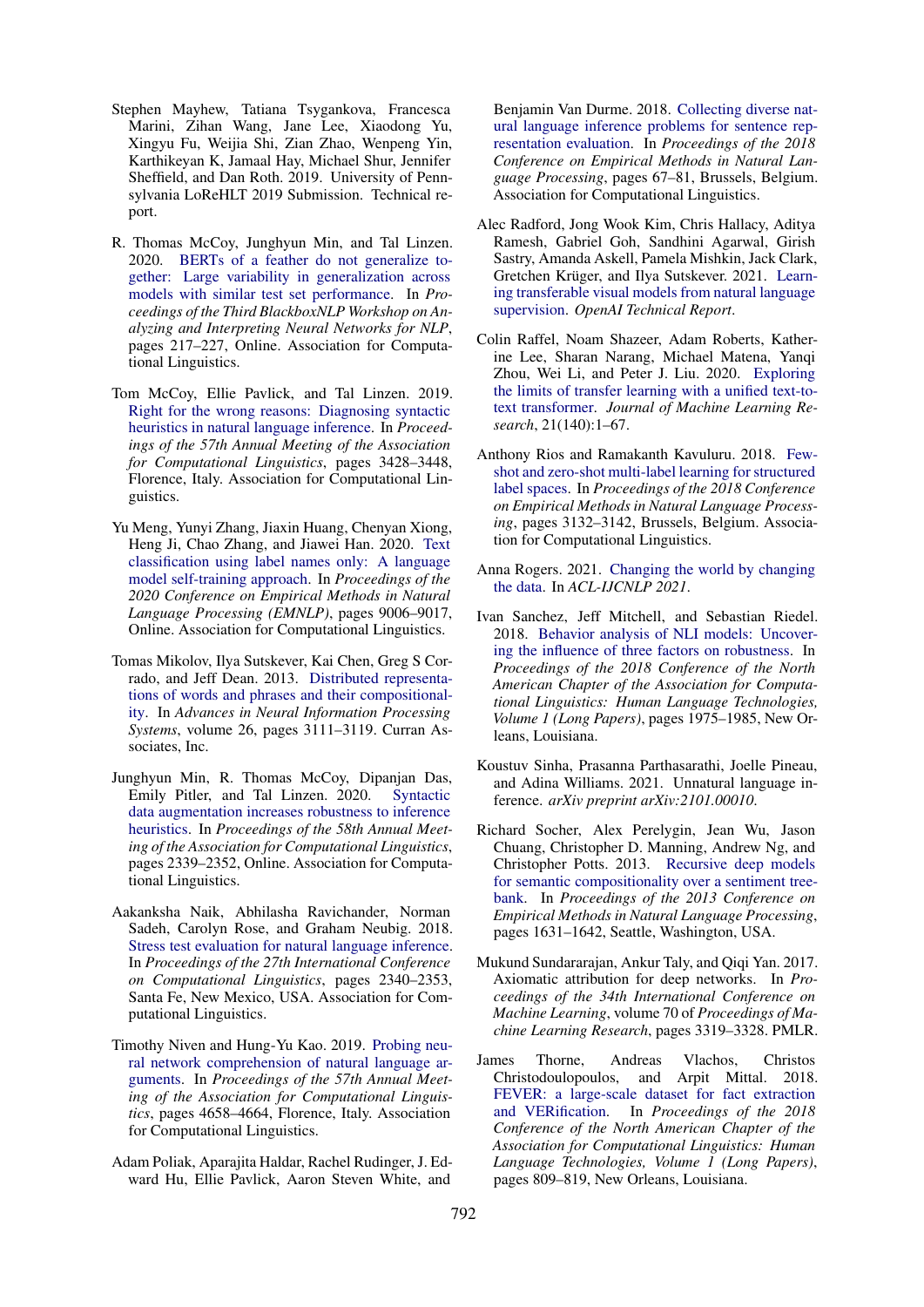- <span id="page-7-8"></span>Lifu Tu, Garima Lalwani, Spandana Gella, and He He. 2020. [An empirical study on robustness to spuri](https://doi.org/10.1162/tacl_a_00335)[ous correlations using pre-trained language models.](https://doi.org/10.1162/tacl_a_00335) *Transactions of the Association for Computational Linguistics*, 8:621–633.
- <span id="page-7-13"></span>Alex Wang, Yada Pruksachatkun, Nikita Nangia, Amanpreet Singh, Julian Michael, Felix Hill, Omer Levy, and Samuel Bowman. 2019a. SuperGLUE: A stickier benchmark for general-purpose language understanding systems. In *NeurIPS 2019*.
- <span id="page-7-5"></span>Alex Wang, Amanpreet Singh, Julian Michael, Felix Hill, Omer Levy, and Samuel R Bowman. 2019b. GLUE: A multi-task benchmark and analysis platform for natural language understanding. In *ICLR*.
- <span id="page-7-6"></span>Adina Williams, Nikita Nangia, and Samuel Bowman. 2018. [A broad-coverage challenge corpus for sen](https://doi.org/10.18653/v1/N18-1101)[tence understanding through inference.](https://doi.org/10.18653/v1/N18-1101) In *Proceedings of the 2018 Conference of the North American Chapter of the Association for Computational Linguistics: Human Language Technologies, Volume 1 (Long Papers)*, pages 1112–1122, New Orleans, Louisiana.
- <span id="page-7-12"></span>Thomas Wolf, Lysandre Debut, Victor Sanh, Julien Chaumond, Clement Delangue, Anthony Moi, Pierric Cistac, Tim Rault, Remi Louf, Morgan Funtow- ´ icz, Joe Davison, Sam Shleifer, Patrick von Platen, Clara Ma, Yacine Jernite, Julien Plu, Canwen Xu, Teven Le Scao, Sylvain Gugger, Mariama Drame, Quentin Lhoest, and Alexander M. Rush. 2019. Huggingface's transformers: State-of-the-art natural language processing. *ArXiv*, abs/1910.03771.
- <span id="page-7-2"></span>Yongqin Xian, Christoph H Lampert, Bernt Schiele, and Zeynep Akata. 2018. Zero-shot learning—a comprehensive evaluation of the good, the bad and the ugly. *IEEE transactions on pattern analysis and machine intelligence*, 41(9):2251–2265.
- <span id="page-7-0"></span>Wenpeng Yin, Jamaal Hay, and Dan Roth. 2019. [Benchmarking zero-shot text classification:](https://doi.org/10.18653/v1/D19-1404) [Datasets, evaluation and entailment approach.](https://doi.org/10.18653/v1/D19-1404) In *Proceedings of the 2019 Conference on Empirical Methods in Natural Language Processing and the 9th International Joint Conference on Natural Language Processing (EMNLP-IJCNLP)*, pages 3914–3923, Hong Kong, China.
- <span id="page-7-1"></span>Wenpeng Yin, Nazneen Fatema Rajani, Dragomir Radev, Richard Socher, and Caiming Xiong. 2020. [Universal natural language processing with limited](https://doi.org/10.18653/v1/2020.emnlp-main.660) [annotations: Try few-shot textual entailment as a](https://doi.org/10.18653/v1/2020.emnlp-main.660) [start.](https://doi.org/10.18653/v1/2020.emnlp-main.660) In *Proceedings of the 2020 Conference on Empirical Methods in Natural Language Processing (EMNLP)*, pages 8229–8239, Online.
- <span id="page-7-9"></span>Rowan Zellers and Yejin Choi. 2017. [Zero-shot activ](https://doi.org/10.18653/v1/D17-1099)[ity recognition with verb attribute induction.](https://doi.org/10.18653/v1/D17-1099) In *Proceedings of the 2017 Conference on Empirical Methods in Natural Language Processing*, pages 946– 958, Copenhagen, Denmark. Association for Computational Linguistics.
- <span id="page-7-10"></span>Jingqing Zhang, Piyawat Lertvittayakumjorn, and Yike Guo. 2019. [Integrating semantic knowledge to](https://doi.org/10.18653/v1/N19-1108) [tackle zero-shot text classification.](https://doi.org/10.18653/v1/N19-1108) In *Proceedings of the 2019 Conference of the North American Chapter of the Association for Computational Linguistics: Human Language Technologies, Volume 1 (Long and Short Papers)*, pages 1031–1040, Minneapolis, Minnesota.
- <span id="page-7-4"></span>Tianyi Zhang, Felix Wu, Arzoo Katiyar, Kilian Q Weinberger, and Yoav Artzi. 2021. [Revisiting few](https://openreview.net/forum?id=cO1IH43yUF)[sample BERT fine-tuning.](https://openreview.net/forum?id=cO1IH43yUF) In *International Conference on Learning Representations*.
- <span id="page-7-3"></span>Xiang Zhang, Junbo Zhao, and Yann LeCun. 2015. Character-level convolutional networks for text classification. In *NeurIPS 2015*.
- <span id="page-7-7"></span>Xiang Zhou, Yixin Nie, Hao Tan, and Mohit Bansal. 2020. [The curse of performance instability in analy](https://doi.org/10.18653/v1/2020.emnlp-main.659)[sis datasets: Consequences, source, and suggestions.](https://doi.org/10.18653/v1/2020.emnlp-main.659) In *Proceedings of the 2020 Conference on Empirical Methods in Natural Language Processing (EMNLP)*, pages 8215–8228, Online. Association for Computational Linguistics.

# A Appendix

# A.1 Additional Experimental Details

Templates for generating hypothesis For Yahoo, Emotion, and Situation datasets, we followed [Yin et al.](#page-7-0) [\(2019\)](#page-7-0) and just explored the label names and WordNet definition accompanied with a template<sup>[10](#page-7-11)</sup> to convert labels to hypotheses for entailment-based models. When applying NSP, we only used label names to generate hypotheses as we did not observe real improvement from using Word-Net definitions in our preliminary experiments. For AGNews, SST-2, and Snips, we simply used the label names to fill the templates. The templates we used are given in Table [A.1.](#page-8-0)

Other implementation details For all experiments, we train BERT models by using *bert-baseuncased* version and code from the HuggingFace library [\(Wolf et al.,](#page-7-12) [2019\)](#page-7-12). We used the same prediction strategy as [Yin et al.](#page-7-0) [\(2019\)](#page-7-0): we pick the label with the maximal probability in single-label scenarios while choosing all the labels with "next sentence" decision in multi-label cases for both NSP and NSP(Reverse) baselines.

Label spaces of classification The labels of each dataset we used are listed in Table [A.2.](#page-8-1)

<span id="page-7-11"></span><sup>10</sup>[https://github.com/yinwenpeng/](https://github.com/yinwenpeng/BenchmarkingZeroShot) [BenchmarkingZeroShot](https://github.com/yinwenpeng/BenchmarkingZeroShot)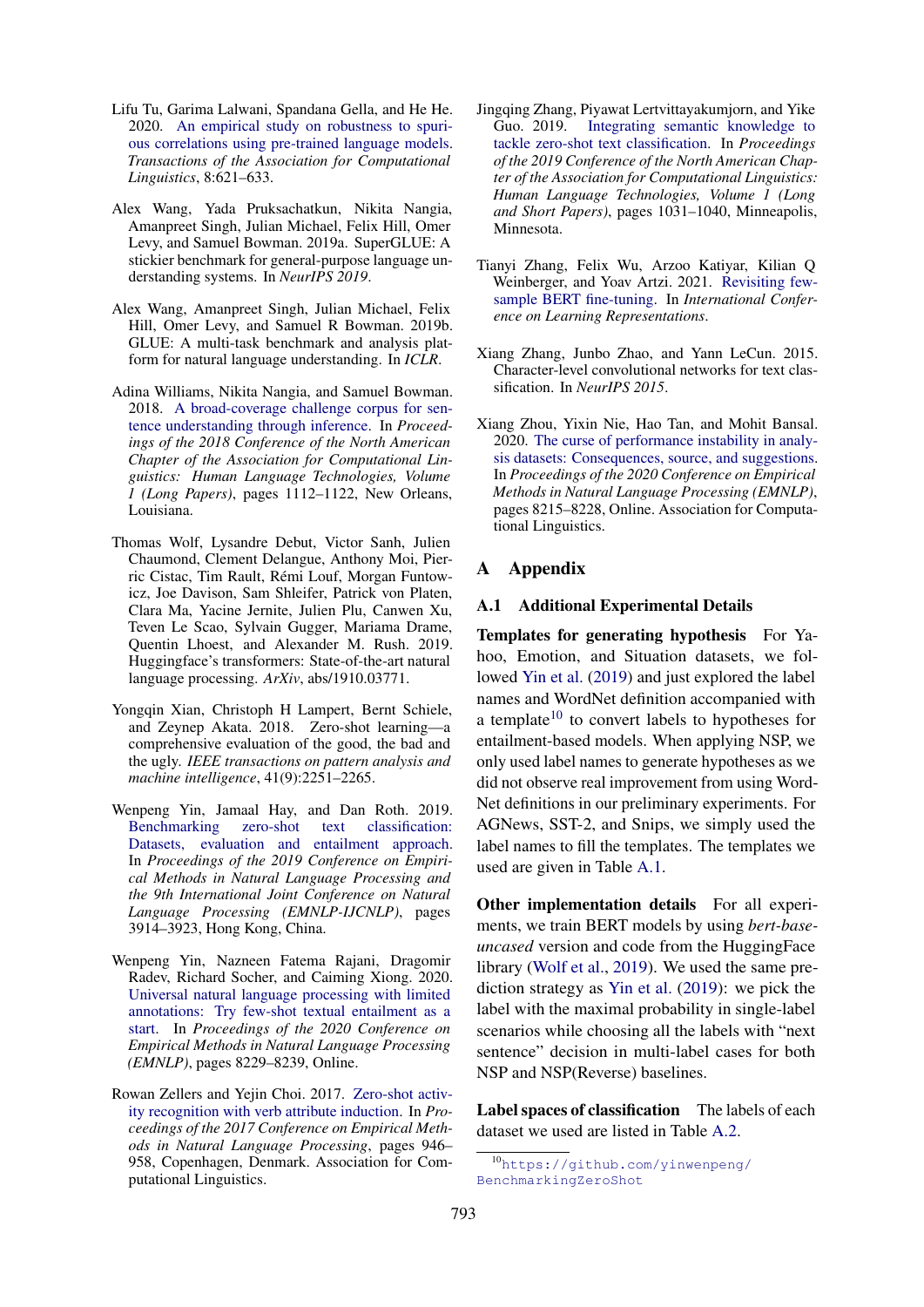<span id="page-8-0"></span>

|              | Dataset Template                                                  | Label to words mapping                                                                                                   |
|--------------|-------------------------------------------------------------------|--------------------------------------------------------------------------------------------------------------------------|
| Yahoo        | It is related with [LABEL].<br>Emotion This person feels [LABEL]. | [Sports]: sports, [Society & Culture]: society or culture, etc.<br>[sadness]: sad, [anger]: angry, [guilt]: guilty, etc. |
|              | Situation The people there need [LABLE].                          | [shelter]: shelter, [utilities]: utilities, etc.                                                                         |
|              | AGNews It is related with [LABEL].<br>SST-2 The movie is [LABEL]. | [Sci/Tec]: technology, [Business]: business, etc.<br>[positive]: great, [negative]: terrible]                            |
| <b>Snips</b> | I want to [LABEL].                                                | [RateBook] : rate a book, [SearchCreativeWork]: search creative work, etc.                                               |

Table A.1: Templates used for each dataset. For Topic Emotion and Situation dataset, we also use the WordNet definitions following [Yin et al.](#page-7-0) [\(2019\)](#page-7-0)

<span id="page-8-1"></span>

| Dataset       | Labels                                                                                                                                                                                                          |
|---------------|-----------------------------------------------------------------------------------------------------------------------------------------------------------------------------------------------------------------|
| Yahoo         | Society & Culture, Science & Mathematics,<br>Health, Education & Reference, Comput-<br>ers & Internet, Sports, Business & Finance,<br>Entertainment & Music, Family & Relation-<br>ships, Politics & Government |
| Emotion       | sadness, joy, anger, disgust, fear, surprise,<br>shame, guilt, love, none                                                                                                                                       |
| Situation     | search, evacuate, infrastructure, utilities,<br>water, shelter, medical assistance, food,<br>crimeviolence, terrorism, regime change,<br>none                                                                   |
| <b>AGNews</b> | World, Sports, Business, Sci/Tech.                                                                                                                                                                              |
| $SST-2$       | Positive, Negative                                                                                                                                                                                              |
| Snips         | RateBook, SearchScreeningEvent, PlayMu-<br>sic, GetWeather, SearchCreativeWork, Ad-<br>dToPlaylist, BookRestaurant,                                                                                             |

Table A.2: The label names of the evaluation datasets.

Additional results on CommitmentBank We finetune BERT on the CommitmentBank dataset [\(de Marneffe et al.,](#page-5-15) [2019;](#page-5-15) [Wang et al.,](#page-7-13) [2019a\)](#page-7-13) converted into the NLI format [\(Jiang and de Marn](#page-5-7)[effe,](#page-5-7) [2019\)](#page-5-7), denoted as CB. Following [Wang et al.](#page-7-13) [\(2019a\)](#page-7-13), we also try to pretrain BERT on MNLI dataset before finetuning on CommitmentBank, called MNLI+CB. In our experiments, we found both two models trained on CB did not show a better performance compared to model trained on other NLI datasets, especially on Yahoo and AG-News (19.9% accuracy on Yahoo for CB and 17.8% accuracy on Yahoo for MNLI+CB). This indicates that the finetuned BERT models may still focus on features that are beneficial for NLI performance, while losing the topic discriminability.

# A.2 Qualitative Analysis

Table [1](#page-2-0) shows that NSP(reverse) achieves better performance than NSP on several datasets. This could be related to the templates we used for generating previous or next sentences. For example, for the input *"play the god that failed on vimeo"* with label "PlayMusic", NSP(Reverse) predicts "Play-Music" while NSP predicts "AddToPlaylist". It is a

more natural expression for *"I want to play music. play the god that failed on vimeo"* than *"play the god that failed on vimeo. I want to play music"*. Among the entailment models, We find the RTEbased model performs best on situation dataset. The main class of situation dataset is the "none" label. As shown in Figure [A.1,](#page-8-2) we find RTE-based model performs best on "none" label. Actually, if we calculate the average number of prediction labels each instance, we find NSP, NSP(Reverse), and FEVER's average prediction label number per instance is about 6.2 to 8.3, while RTE and MNLI's average number is about 1, which is closer to the average number of gold labels per instance. The implies NSP is not good at identifying the "none" label since the condition of predicting "entailment" (a premise entails its hypothesis) is more strict than predicting a "next sentence" label. For SST-2, we observe that all three entailment models tend to mislabel sentences with "negative" label as "positive". This may be attributed to the label word distribution in NLI datasets. We find the keyword "great" for positive label is much more frequently occurred than the keyword "terrible" for negative label in all the three NLI datasets.

<span id="page-8-2"></span>

Figure A.1: F1 score of each label in Situation dataset

Case study To get a better understanding of NLI models' behavior, we carry out a case study on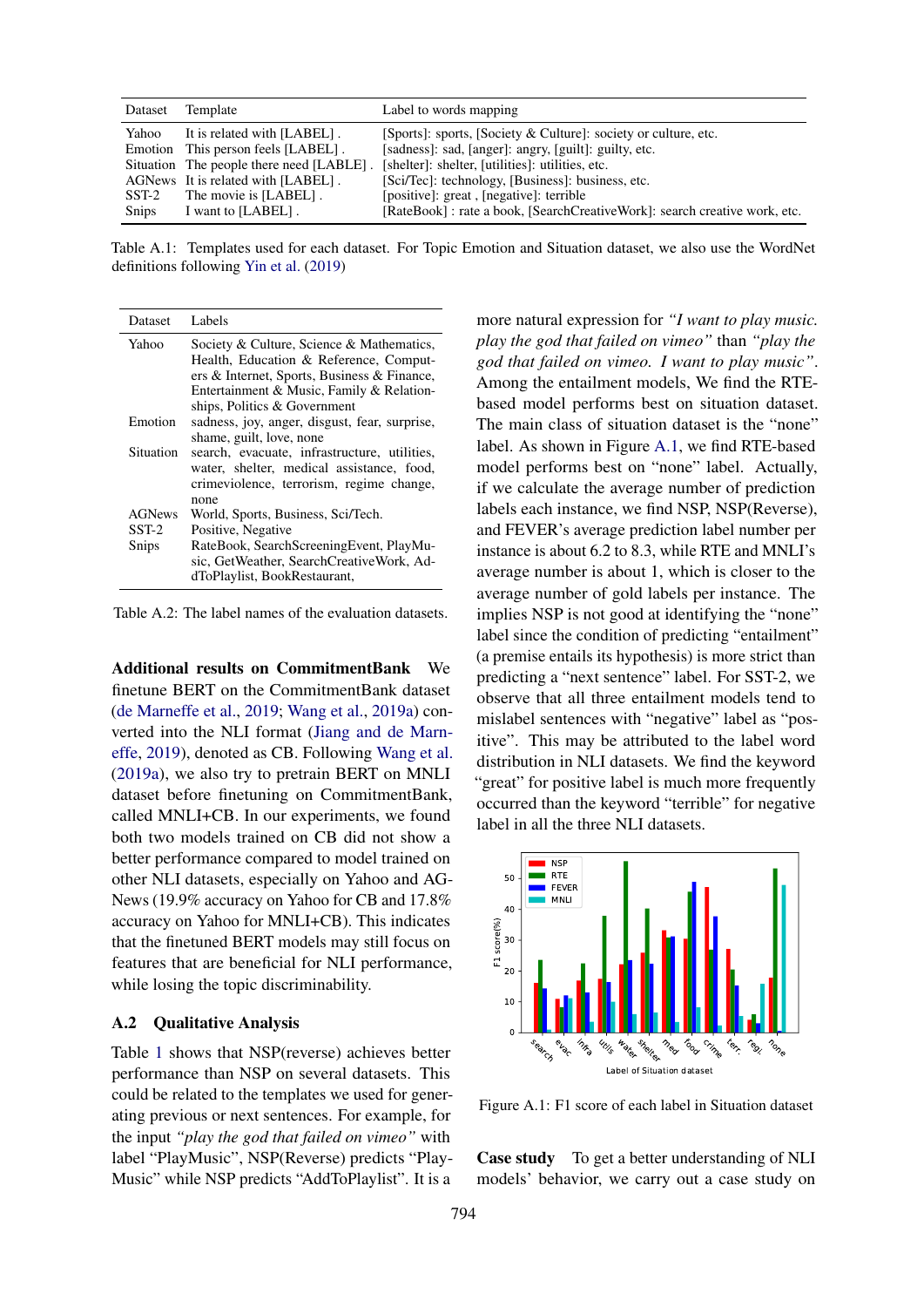SNIPS. We use Integrated Gradient [\(Sundarara](#page-6-17)[jan et al.,](#page-6-17) [2017\)](#page-6-17) method to attribute the entailment class's output score of BERT model to per input token <sup>[11](#page-9-0)</sup>. Several examples are shown in Table [A.3.](#page-10-0)

We found the NLI models sometimes rely on spurious patterns to do prediction. In the first example, the model finetuned on FEVER assigns a high negative attribution score to the word "*zero*" and makes a wrong prediction. However, if we replace "*zero*" with other numbers, the model changes its prediction and can correctly predicts the "Rate-Book" label. These examples reflect model trained on FEVER dataset learns the spurious correlations between "not entailment" label and the occurrence of word "*zero*" [12](#page-9-1). These superficial patterns may not be the models' main behaviour for prediction, it still leaks the model's fragility and could be an important factor to the model's failure in zero-shot scenario.

The other two groups of cases show another problem: current NLI models only predict "*entailment*" label when the premise *entails* its hypothesis, this problem definition is just different from the zero-shot test tasks. For example, in the last group, model trained on MNLI outputs a low probability for entailment since "*restaurant*" can not be directly inferred from premise sentence. If we change "*restaurant*" into "*place*", the model confidently predicts "*entailment*" .

Error cases We also show some additional examples in Table [A.4,](#page-10-1) from which we might naturally conjecture that the entailment models could rely on spurious lexical features for prediction.

Impact of template choice How to properly choose templates is another issue when utlizing NLI for zero-shot classification. As shown in Table [A.5,](#page-10-2) different templates that seem meaningful to human might have large performance variance on SST-2.

# A.3 Details for Stability Experiments

Details for training settings For MNLI dataset, we merge the *neutral* and *contradiction* labels into *not-entailment* label following [Yin et al.](#page-7-0) [\(2019\)](#page-7-0). We choose hyperparameters randomly for different runs: we choose learning rate from  $\{2e^{-5}, 3e^{-5}, \}$  $5e^{-5}$ }, training epochs from {3, 4, 5} and randomly set the random seed.

Results for training on RTE As shown in Table [A.6,](#page-10-3) the performance of different runs has large variance on both RTE dev and text classification datasets due to its small size.

Reorganize dev and test sets for Yahoo and AG-News We reorganize the Yahoo development set provided by [Yin et al.](#page-7-0) [\(2019\)](#page-7-0) and divide test set as follows: For the dev set, the instances with label in set {"Society & Culture", "Health", "Computers & Internet", "Business & Finance", "Family & Relationships"} are preserved, we call this new dev set as Yahoo-dev . For the original test set, we only select instances with the label which doesn't appear in the dev set as our new test set, denoted as Yahootest. During the NLI model training, we select the checkpoint by the performance on Yahoo-dev, and we report the variance of five different runs trained on MNLI. We also conduct experiments on AGNews in the same way. We use {"World", "Sports"} as seen labels and select 1800 instances per seen label randomly in train data as our new development set. In the same way, we get dev set : AGNews-dev and our test set AGNews-test.

#### A.4 Details of Robust NLI models

Details for training settings For all the models, we use the same set of hyperparameters: We train all the models with batch size of 64, the Adam optimizer with the initial learning rate of  $2e^{-5}$  and finetune the BERT model for 3 epochs. The maximum sequence length is limited to 128.

For DA (data augmentation) method, we use the most effective strategy which is called *inversion with a transformed hypothesis* in [Min et al.](#page-6-12) [\(2020\)](#page-6-12) . For the bias model used in Reweight and BiasProduct, we use the feature based word overlap bias model<sup>[13](#page-9-2)</sup> in [Clark et al.](#page-4-3)  $(2019)$ .

Detailed results on HANS Table [A.7](#page-10-4) shows detailed results for the base BERT model and each robust strategy on the HANS dataset [\(McCoy et al.,](#page-6-10) [2019\)](#page-6-10) that diagnose each of the three heuristics (the Lexical Overlap Heuristic, the Subsequence Heuristic, and the Constituent Heuristic).

<span id="page-9-0"></span> $11$  we use inputs which replace all tokens with pad token except for [SEP] and [CLS] as baseline of the attribution method.

<span id="page-9-1"></span><sup>&</sup>lt;sup>12</sup>There are 407 premise and hypothesis pairs which contain word "*zero*" with a REFUTES label, while 122 pairs with a SUPPORTS label.

<span id="page-9-2"></span><sup>13</sup><https://github.com/chrisc36/debias>